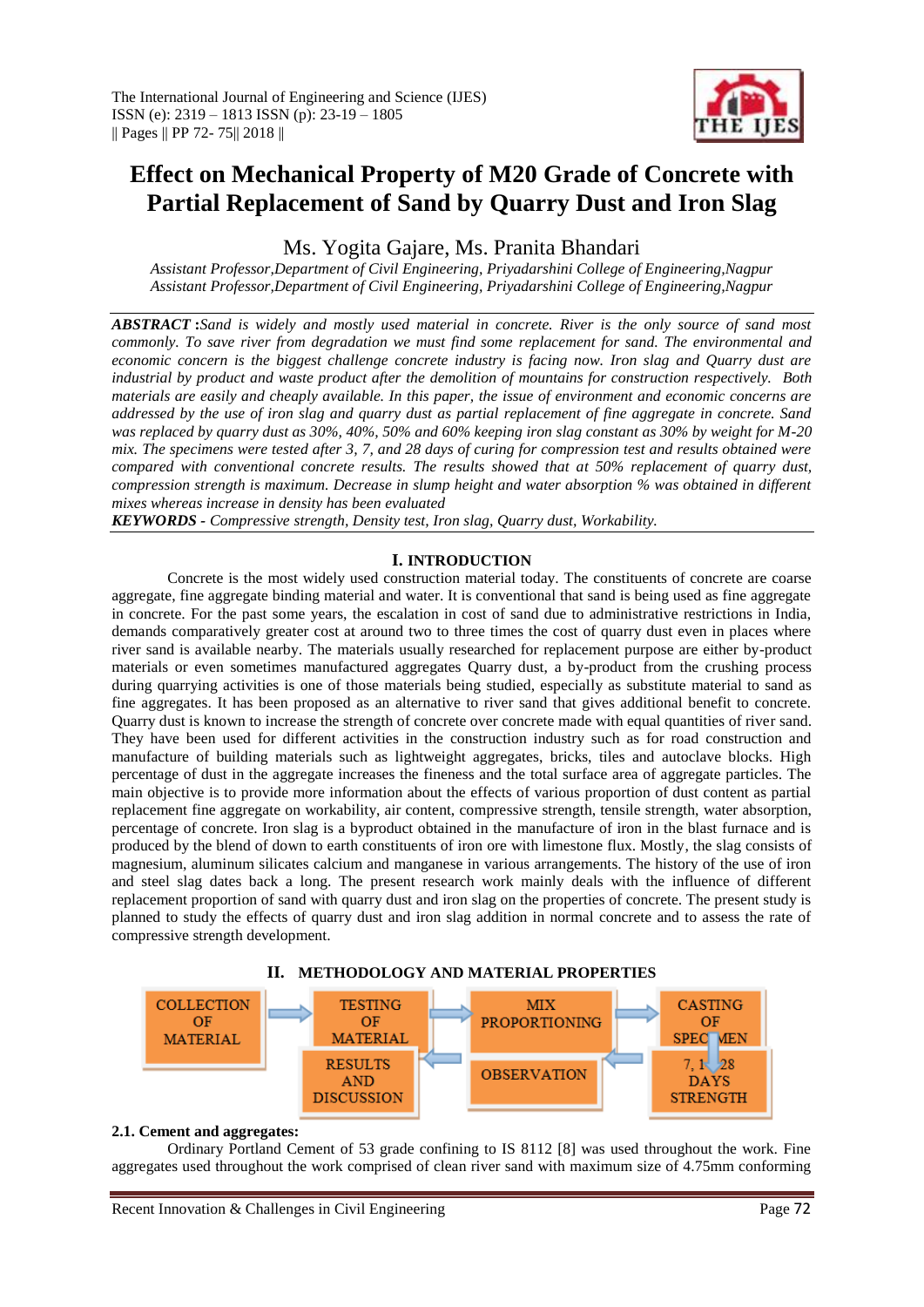to zone II as per 383-1970[9] with specific gravity of 2.532 coarse aggregates used consisted of machined crushed stone angular in shape passing through 20mm IS sieve and retained on 4.75mm IS sieve with specific gravity of 2.64.

## **2.2 Iron slag:**

Iron slag was collected from the SUNFLAG steel, Bhandara, Maharashtra. The iron slag was used as partial replacement of natural river sand in concrete. Iron slag was passed through 4.75 micron sieves with specific gravity 2.81 confirming to IS 383:1970.

## **2.3 Quarry dust**

Quarry dust was collected from the traders of Manewada, Nagpur. The quarry dust was used as a partial replacement of natural river sand in concrete. Iron slag was passed through 4.75 micron sieve with specific gravity 2.59 confirming to IS 383:1970.

## **III. EXPERIMENTAL INVESTIGATION**

## **3.1 Mix proportion**

By using IS 10262[10], the concrete mix design was proposed. The grade of concrete used was M20 with water to cement ratio of 0.45. The mixture proportion used in laboratory for experimentations are shown in TABLE.1.

| Table.I. I Tupul tiun ut hiix design für Imzu graue cunclete |       |        |                |                  |
|--------------------------------------------------------------|-------|--------|----------------|------------------|
|                                                              | Water | 'ement | Fine aggregate | Coarse aggregate |
| By weight                                                    | 191.6 | 425.77 | 613.45         | 137.10           |
| By volume                                                    | 0.55  |        | . 44           | 2.67             |

# **Table.1. Proportion of mix design for M20 grade concrete**

#### **3.2 Test on fresh concrete**

#### **3.2.1 Slump test:**

The workability of all concrete mixtures was determined through slump test utilizing a metallic slump mould. The difference in level between the height of mould and that of highest point of the subsided concrete was measured and reported as slump. The slump tests were performed according to IS 11991959 [11].

#### **3.2.2 Compression test:**

From each concrete mixture, cubes of size 150mm x 150mm x 150mm have been casted for the determination of compressive strength. The concrete specimens were cured under normal conditions as per IS 516-1959 [12] and were tested at3 days 7 days and 28days for determining compressive strength as per IS 516- 1959 [13].

#### **3.2.3 Density test on concrete:**

This test is performed on freshly prepared concrete to measure the unit weight i.e. density of concrete by using cylinder. Weight of different mixes are obtained and compared with conventional concrete. (I.S. EN 12350-6)

#### **3.2.4 Water absorption test:**

The average dry weight of cube specimens after removing from moulds was measured and the average weight of cube specimens after submerging in water for curing was measured at 28 days of age. The percentage of water absorption was measured for each concrete specimen and it gave indirect measure of durability.

## **4.1 Workability of Concrete**

## **IV. RESULT AND DISCUSSION**

Sand was partially replaced with quarry dust and iron slag keeping w/c ratio constant, we found decrease in the slump height.

| Fine aggregate                 | Water Cement Ratio | Slump(mm) |  |
|--------------------------------|--------------------|-----------|--|
| Sand : Iron slag : Quarry dust |                    |           |  |
| 100:0:0                        | 0.55               | 88        |  |
| 40:30:30                       | 0.55               | 76        |  |
| 30:30:40                       | 0.55               | 64        |  |
| 20:30:50                       | 0.55               | 56        |  |
| 10:30:60                       | 0.55               | 34        |  |

|  | <b>Table.2. Workability of Concrete</b> |  |
|--|-----------------------------------------|--|
|--|-----------------------------------------|--|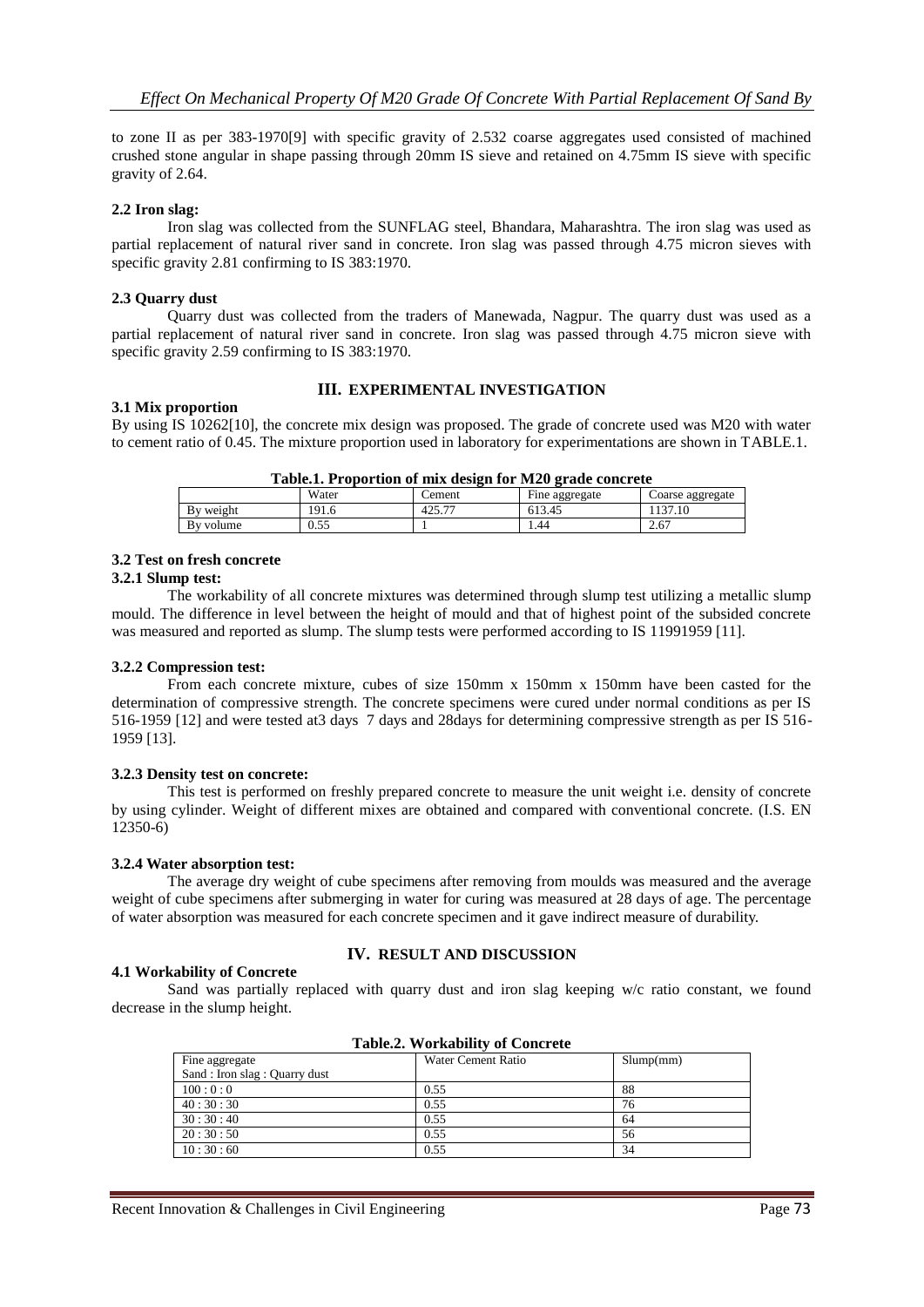## **4.2 Compression Test**

Compressive strength of conventional concrete of specimen size 150\*150\*150mm and with 30% iron slag constant and % of quarry dust varying as follows- (IS: 516-1959).

| Mix                            | Average compressive strength $(N/mm2)$ |        |         |
|--------------------------------|----------------------------------------|--------|---------|
| Sand : Iron slag : Quarry dust |                                        |        |         |
|                                | 3 days                                 | 7 days | 28 days |
| 100:0:0(M)                     | 10.74                                  | 17.04  | 28.43   |
| 40:30:30(M1)                   | 14.07                                  | 20.07  | 29.93   |
| 30:30:40(M2)                   | 14.83                                  | 20.83  | 32.26   |
| 20:30:50(M3)                   | 16.07                                  | 21.70  | 33.43   |
| 10:30:60(M4)                   | 14.59                                  | 19.43  | 29.4    |

**Table.3. Compression Test results**

The results shown above is the numerical representation of all the tests performed on the test specimen of 150x150x150mm after the curing days of 3, 7 and 28 days. Three cubes were casted for each mix and for respective curing days and tests were performed over CTM i.e. compression testing machine having maximum load limit of 2000KN. Readings are taken where cubes are totally demolished. Then it has been converted into  $N/mm<sup>2</sup>$  by dividing the load by area of test specimen.

#### **4.3 Density Test on Concrete**

| <b>Table.4. Density Test on Concrete</b> |                  |  |
|------------------------------------------|------------------|--|
| Mix                                      | Density $Kg/m^3$ |  |
| Sand : Iron slag : Quarry dust           |                  |  |
| 100:0:0M                                 | 2430             |  |
| 40:30:30M1                               | 2506.12          |  |
| 30:30:40M2                               | 2578.20          |  |
| 20:30:50M3                               | 2636.53          |  |
| 10:30:60M4                               | 2683.24          |  |

#### **4.3 Water Absorption Test**

| Table.5. Water absorption Test Results |                    |  |
|----------------------------------------|--------------------|--|
| Mix                                    | Water Absorbed (%) |  |
| Sand : Iron slag : Quarry dust         |                    |  |
| 100:0:0                                | 3.06               |  |
| 40:30:30                               | 2.57               |  |
| 30:30:40                               | 2.53               |  |
| 20:30:50                               | 2.46               |  |
| 10:30:60                               | 2.35               |  |

**Table.5. Water absorption Test Results**

## **V. CONCLUSION**

Decrease in slump height has been observed for all mixes i.e, M1, M2, M3 and M4 than the conventional concrete. Compressive strength has increased with increase in % of quarry dust and obtained maximum at the replacement of 50% with constant of 30% of iron slag. Density has increased for all the mixes. Water absorbed % has decreased after increasing the % of quarry dust keeping iron slag constant

#### **REFERENCES**

#### **Journal Papers:**

- [1]. Nandini Reddy and P. Gopal "Replacement of River Sand by Iron Slag" *International Journal of Innovative Research in Advanced Engineering (IJIRAE) Issue 04, Volume 4 (April 2017)* ISSN: 2349-2163.
- [2]. Chetan Khajuria and Rafat Siddique "Use of Iron Slag as A Partial Replacement of Sand to Concrete." *International Journal of Science, Engineering and Technology Research (IJSETR), Volume 3*, Issue 6, June 2014.
- [3]. Khalid Raza, Apoorv Singh and R. D. Patel "Strength Analysis of Concrete by Using Iron Slag as a Partial Replacement of Normal Aggregate (Coarse) in Concrete." *International Journal of Science and Research (IJSR) ISSN (Online): 2319-7064 Impact Factor (2012): 3.358, Volume 3* Issue 10, October 2014.
- [4]. Anil Singh, Arjun Kumar, Sulekha and Harsimran Singh "Study of Partial Replacement of Fine Aggregate by Iron slag" *International Journal of Advanced Research (2016), Volume 4*, Issue 7, 687-702, ISSN 2320-5407.
- [5]. Raju A.Bondre and Sumit L. Chauhan "Partial Replacement of Sand by Quarry Dust in Concrete"*International Journal of Scientific and Research Publications, Volume 5*, Issue 7, July 2015, ISSN 2250-3153.
- [6]. Poonam, Anoop Bishnoi and Manju Bala "Effect of Quarry Dust as Partial Replacement of Sand in Concrete"*International Journal of Enhanced Research in Science Technology & Engineering, ISSN: 2319-7463 Vol. 4* Issue 6, June-2015, pp: (129-133).
- [7]. G. Balamurugan and Dr. P. Perumal "Behavior of concrete on the use of quarry dust to replace sand an experimental study"*IRACST – Engineering Science and Technology: An International Journal (ESTIJ), Vol. 3, No. 6,* ISSN: 2250-3498 December 2013